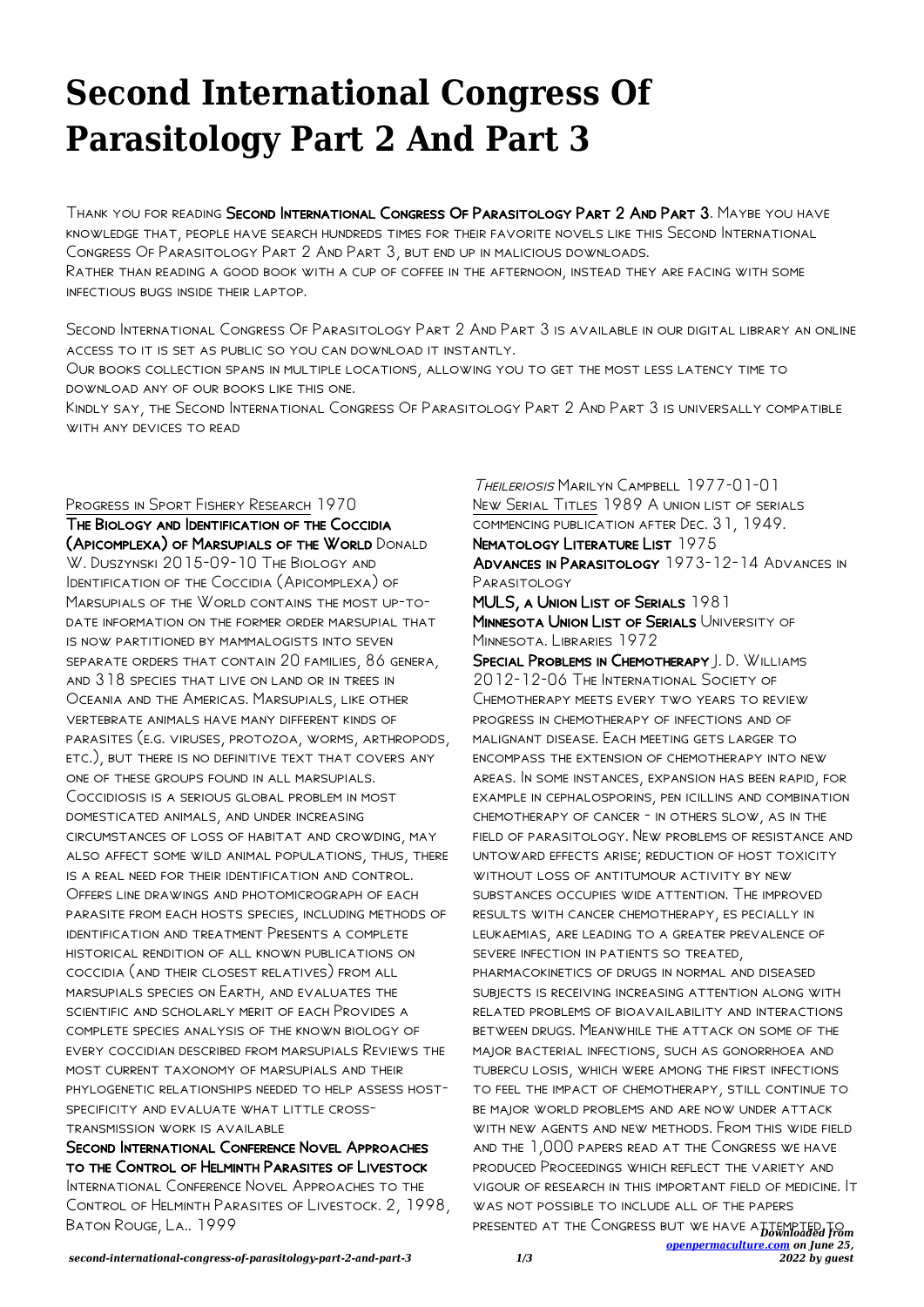include most aspects of cur rent progress in chemotherapy.

Resource Publication 1965

Program of the Second International Congress of Parasitology International Congress of PARASITOLOGY. 2, 1970, WASHINGTON, DC. 1970 Life on Ice Joanna Radin 2017-03-27 Preface: frozen spirits -- Introduction: within cold blood -- The technoscience of life at low temperature -- Latent LIFE IN BIOMEDICINE'S ICE AGE -- TEMPORALITIES OF SALVAGE -- "As yet unknown": life for the future -- "Before it's too late": life from the past -- Collecting, maintaining, reusing, and returning -- Managing the cold chain: making life mobile -- When futures arrive: lives after time -- Epilogue: thawing spirits Scientific Directory and Annual Bibliography National Institutes of Health (U.S.) 1974 Presents the broad outline of NIH organizational structure, theprofessional staff, and their scientific and technical publications covering work done at NIH.

Proceedings of the Second International Congress of PARASITOLOGY INTERNATIONAL CONGRESS OF

PARASITOLOGY. 2, 1970, WASHINGTON, DC. 1970 The Chemotherapy of Protozoan Diseases Edgar Alfred Steck 1972

Wildlife Abstracts U.S. Fish and Wildlife Service 1954

Proceedings of the Helminthological Society of WASHINGTON HELMINTHOLOGICAL SOCIETY OF WASHINGTON 1970

Progress in Sport Fishery Research, 1970 United States. Bureau of Sport Fisheries and Wildlife 1970 The Second International Congress of Parasitology: Program.- v.2. Resumes of contributions presented for discussion, no. 1-[880 1970

Fish Diseases and Disorders P. T. K. Woo 2006-06-23 Fish is the principal source of protein for people in many parts of the world, particularly in developing countries. While most fish are caught from nature, aquaculture or fish farming is now making a SIGNIFICANT CONTRIBUTION TO TOTAL FISH PRODUCTION. MORE INTENSIVE CONDITIONS OF AQUACULTURE OFTEN result in a higher incidence of fish diseases and disorders. As in the first edition, the focus of this second edition is on protozoan and metazoan parasites that cause disease in fish. Significant changes to this second edition include the addition of 3 new chapters and 4 of the original chapters have new authors.

Biology of the Tapeworm Hymenolepis Diminuta Hisao Arai 2012-12-02 Biology of the Tapeworm Hymenolepis diminuta covers the physiological and biochemical aspects of the tapeworm Hymenolepis diminuta. This book relates past and present knowledge in the field of parasitology. This reference is organized into 12 chapters, starting with a brief discussion on life history and taxonomy of the species. This is followed by the developmental biology of the fertilized ovum to the formation of the

cysticercoids in an insect host. Discussions on the embryological, biochemical, and physiological aspects of H. diminuta, the intestinal helminth infections, and procedures for in vitro cultivation of various tapeworm species are provided. Chapter 7 presents a review of molecular DNA and RNA of H. diminuta and the results of isolation and characterization of these macromolecules. This is followed by a discussion on energy metabolism of adult H. diminuta in chapter 8. The latter four chapters focus on biochemical aspects of H. diminuta, including its membrane biology, immunity, and migratory and chemotherapeutic activities. This book encourages diversity among future studies in helminth ecology, physiology, immunology, and biochemistry. It WILL SERVE ITS PURPOSE AND ENSURE THAT PARASITOLOGY FIELD CONTINUES.

Nematology Literature List, 1972-1973 Virginia Harrington 1975

Proceedings 1970

Bibliography of Ticks and Tickborne Diseases from Homer (about 800 B.C.) to 31 December 1969 Harry Hoogstraal 1970

New Zealand Journal of Zoology 1980 Minnesota Union List of Serials 1974

National Library of Medicine Current Catalog National Library of Medicine (U.S.) 1971 First multiyear cumulation covers six years: 1965-70.

Gulf of Mexico Origin, Waters, and Biota Darryl L. Felder 2009-06-29 This landmark scientific reference for scientists, researchers, and students of marine biology tackles the monumental task of taking a complete biodiversity inventory of the Gulf of Mexico with full biotic and biogeographic information.

Presenting a comprehensive summary of knowledge of Gulf biota through 2004, the book includes seventyseven chapters, which list more than fifteen thousand species in thirty-eight phyla or divisions and were written by 138 authors from seventy-one institutions in fourteen countries. This first volume of Gulf of Mexico Origin, Waters, and Biota, a multivolumed set edited by John W. Tunnell Jr., Darryl L. Felder, and Sylvia A. Earle, provides information on each species' habitat, biology, and geographic range, along with full references and a narrative

introduction to the group, which opens each chapter. Resource Publication (United States. Bureau of SPORT FISHERIES AND WILDLIFE) 1972

Fishery Bulletin 1971

Transactions of the Fifteenth International Congress on Hygiene and Demography 1913

WILDLIFE REVIEW 1972

Proceedings of the first international congress of parasitology Augusto Corradetti 1966

Human Parasites: From Organisms To Molecular Biology Dunne Fong 2022-03-21 Why does the World Health Organization (WHO) put emphasis on neglected tropical diseases (NTDs)? What are the NTDs? Are NTDs found in the United States? Is there